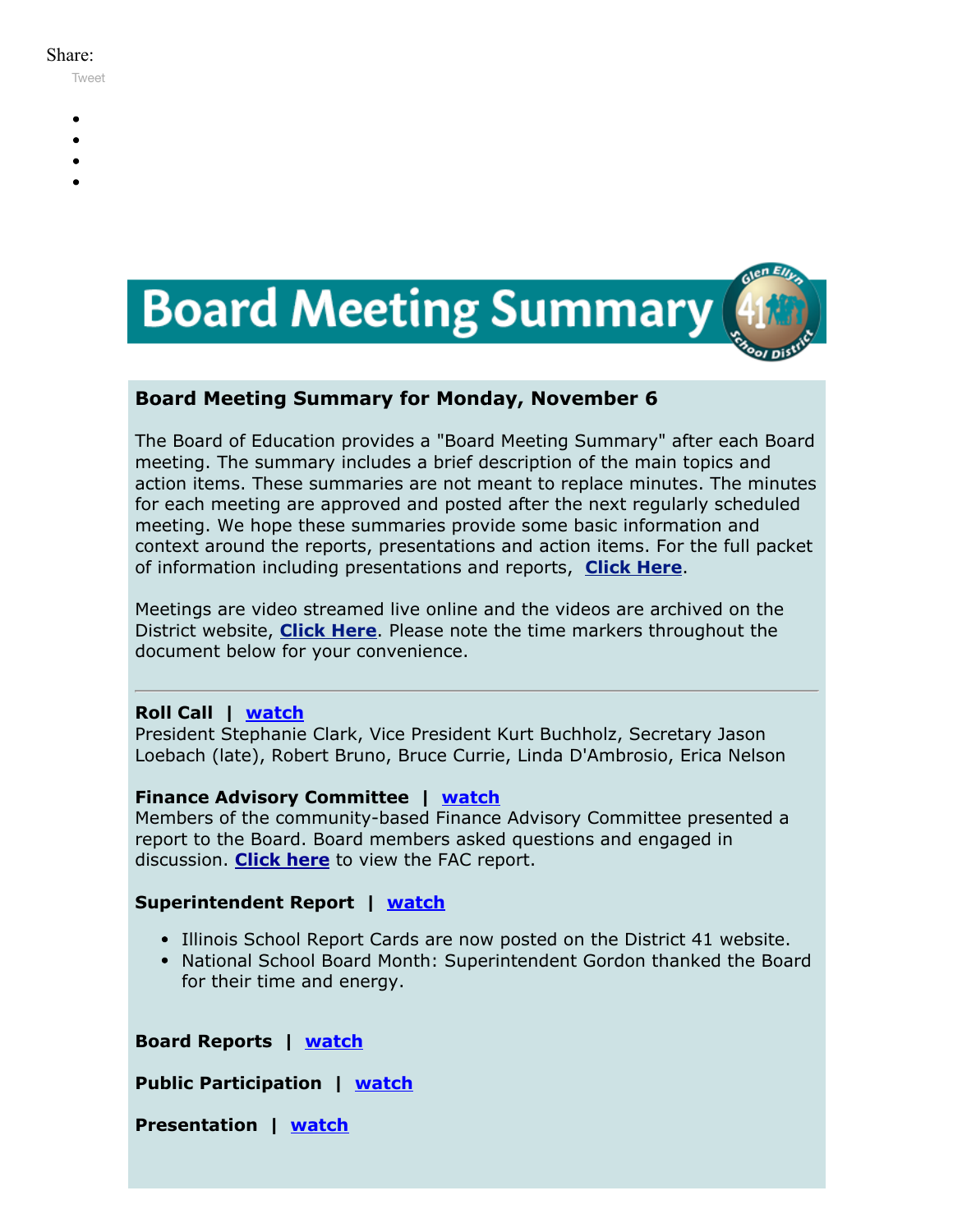- Construction Update: Wight and Co. presented the latest renderings of the interior and exteriors of the major referendum construction projects at both Churchill Elementary School and Hadley Junior High School. **[Click here](https://v3.boardbook.org/Public/PublicItemDownload.aspx?ik=41496686)** to view the renderings.
	- The Board supported the renderings presented by the architects.
	- The Board decided unanimously on 1800 square feet for the two new music rooms in the new building addition at Hadley.

#### **Board Policy Revisions | [watch](https://www.youtube.com/watch?v=OKuBnagzWng&t=2h11m55s)**

Board policy committee members President Clark and Board Member Erica Nelson shared the proposed changes to policies.

#### **School Perceptions Survey Planning | [watch](https://www.youtube.com/watch?v=OKuBnagzWng&t=2h22m45s)**

Chief Communications Officer Erika Krehbiel presented topic options for the upcoming School Perceptions Survey to be administered in the Spring of 2018 to parents, staff and students in 4th - 8th grade. The Board discussed possible revisions, deletions and additions to the survey.

#### **Professional Development to Support Inclusive School Initiative Contract Addendum | [watch](https://www.youtube.com/watch?v=OKuBnagzWng&t=2h42m53s)**

Assistant Superintendent for Teaching, Learning and Accountability Dr. Katie McCluskey presented a request for inclusion expert Dr. Julie Causton to spend two additional coaching days in the District with teachers and staff. This additional time will allow staff to schedule equitable time with Dr. Causton.

#### **Action Items**

#### **Consent Agenda | [watch](https://www.youtube.com/watch?v=OKuBnagzWng&t=2h57m20s)**

#### **1. Personnel Report**

a) Employment Recommendations

- b) Internal Transfer
- c) Resignation and Retirement
- d) Resignations

#### **2. Finance, Facilities and Operations**

a) Resolution adopting a disclosure compliance policy of Glen Ellyn School District 41, DuPage County, Illinois b) School District Payment Order - October 11, 2017 - October 30, 2017

#### **3. Board Meeting Minutes**

a) October 16, 2017 - Regular Meeting Minutes

Voted yes: President Stephanie Clark, Vice President Kurt Buchholz, Secretary Jason Loebach, Robert Bruno, Bruce Currie, Linda D'Ambrosio, Erica Nelson

# **Superintendent Recommendations | [watch](https://www.youtube.com/watch?v=OKuBnagzWng&t=2h58m20s)**

Churchill Donation